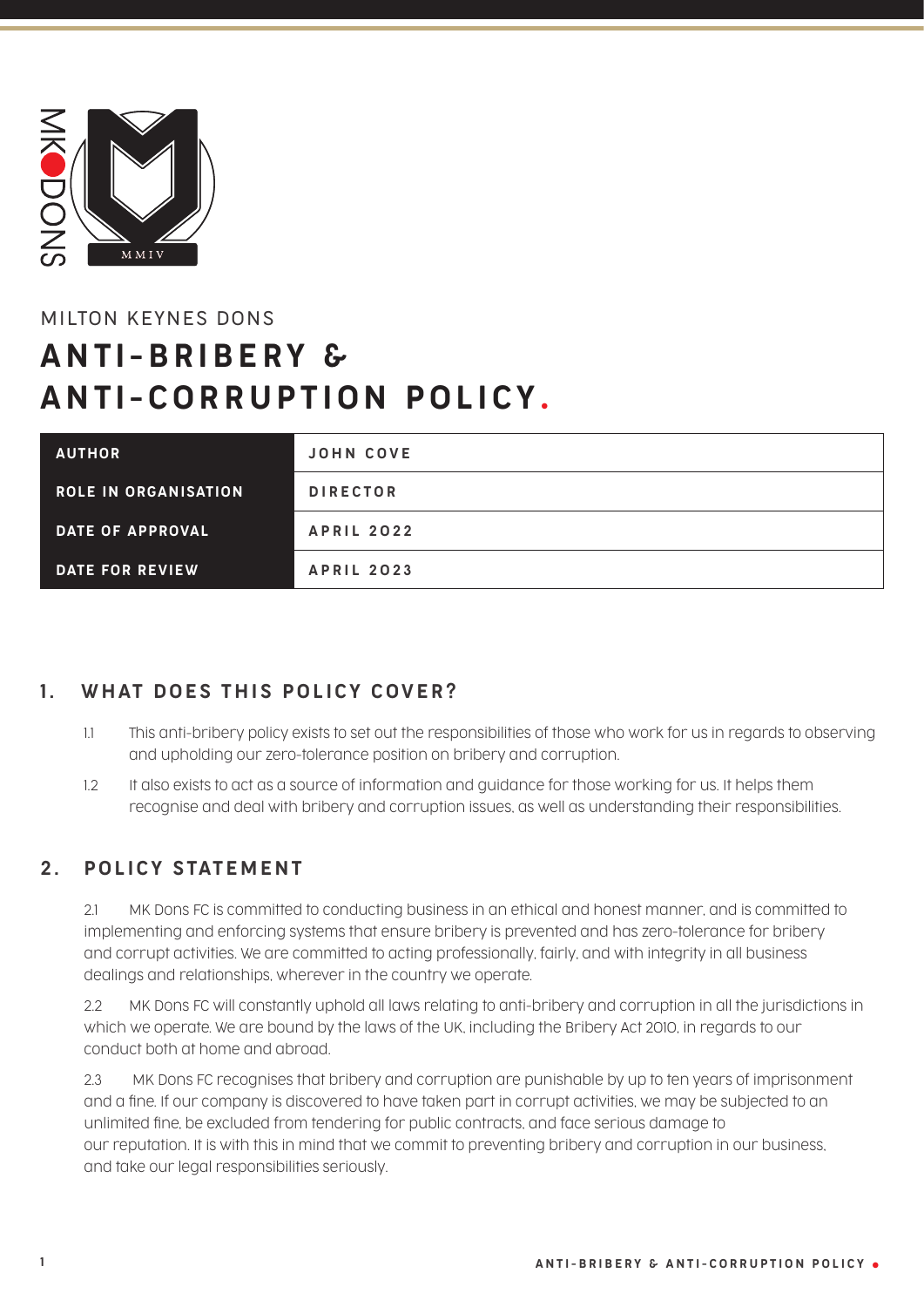

# 3 . WHO IS COVERED BY THE POLICY?

 3.1 This anti-bribery policy applies to all employees (whether temporary, fixed-term, or permanent), consultants, contractors, trainees, seconded staff, home workers, casual workers, agency staff, volunteers, interns, agents, sponsors, or any other person or persons associated with us (including third parties), or any of our subsidiaries or their employees, no matter where they are located. The policy also applies to Staff, Board, and/ or Committee members at any level.

 3.2 In the context of this policy, third-party refers to any individual or organisation our company meets and works with. It refers to actual and potential clients, customers, suppliers, distributors, business contacts, agents, advisers, and government and public bodies – this includes their advisors, representatives and officials, politicians, and public parties.

 3.3 Any arrangements our company makes with a third party is subject to clear contractual terms, including specific provisions that require the third party to comply with this policy

# 4. DEFINITION OF BRIBERY

 4.1 Bribery refers to the act of offering, giving, promising, asking, agreeing, receiving, accepting, or soliciting something of value or of an advantage so to induce or influence an action or decision.

 4.2 A bribe refers to any inducement, reward, or object/item of value offered to another individual in order to gain commercial, contractual, regulatory, or personal advantage.

 4.3 Bribery is not limited to the act of offering a bribe. If an individual is on the receiving end of a bribe and they accept it, they are also breaking the law.

 4.4 Bribery is illegal. Employees must not engage in any form of bribery, whether it be directly, passively (as described above), or through a third party (such as an agent or distributor). They must not bribe a foreign public official anywhere in the world. They must not accept bribes in any degree and if they are uncertain about whether something is a bribe or a gift or act of hospitality, they must seek further advice from the Finance Director.

# 5. WHAT IS AND WHAT IS NOT ACCEPTABLE

5.1 This section of the policy refers to 4 areas:

- Gifts and hospitality.
- Facilitation payments.
- Political contributions.
- Charitable contributions.

#### 5.2 GIFTS AND HOSPITALITY

MK Dons FC accepts normal and appropriate gestures of hospitality and goodwill (whether given to/received from third parties) so long as the giving or receiving of gifts meets the following requirements: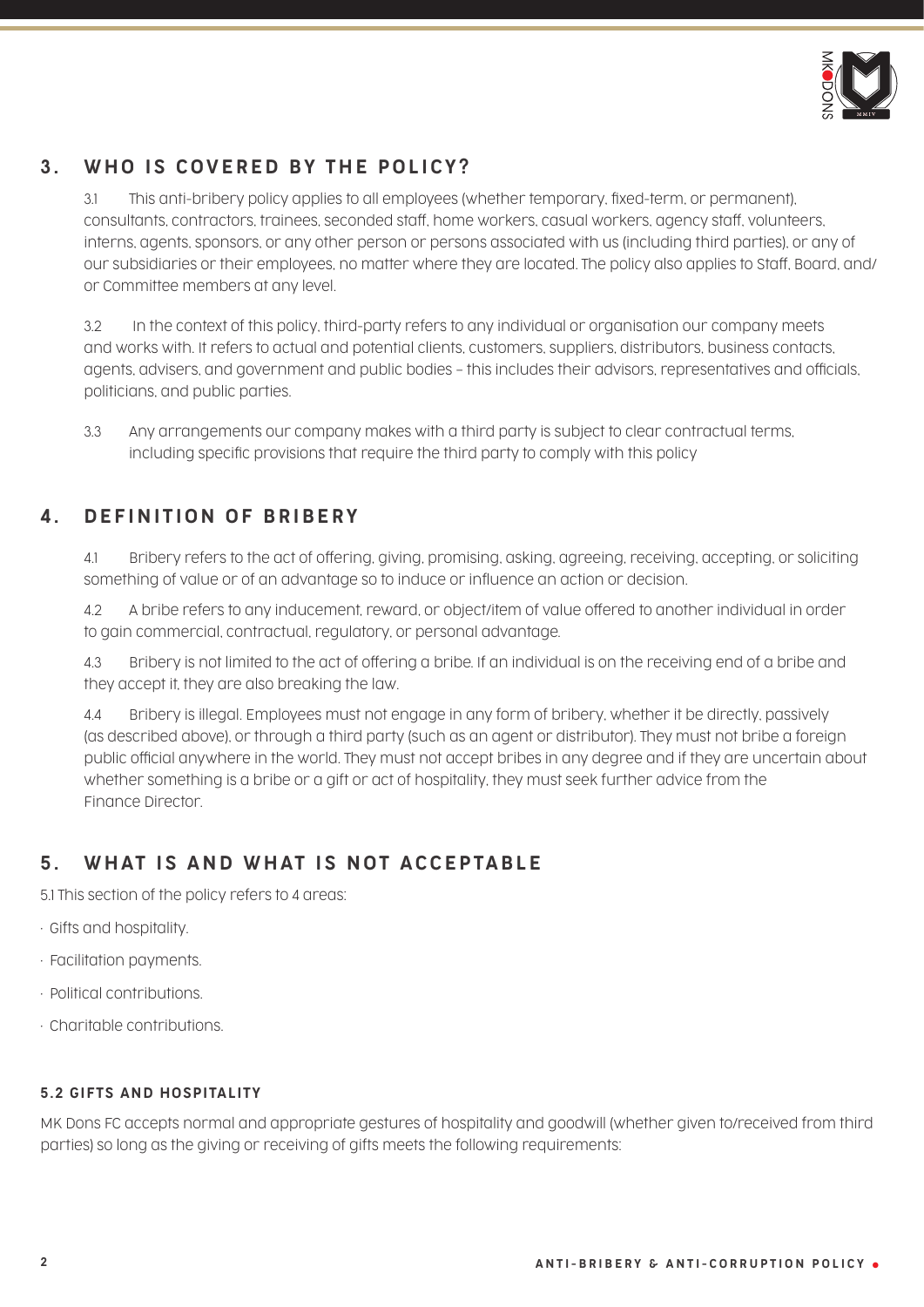

- a. It is not made with the intention of influencing the party to whom it is being given, to obtain or reward the retention of a business or a business advantage, or as an explicit or implicit exchange for favours or benefits.
- b. It is not made with the suggestion that a return favour is expected.
- c. It is in compliance with local law.
- d. It is given in the name of the company, not in an individual's name.
- e. It does not include cash or a cash equivalent (e.g. a voucher or gift certificate).
- f. It is appropriate for the circumstances (e.g. giving small gifts around Christmas or as a small thank you to a company for helping with a large project upon completion).
- g. It is of an appropriate type and value and given at an appropriate time, taking into account the reason for the gift. It is given / received openly, not secretly.
- h. It is not selectively given to a key, influential person, clearly with the intention of directly influencing them.
- i. It is not above a certain excessive value, as pre-determined by the company's Finance Director (usually in excess of £50).
- j. It is not an offer to, or accepted from, a government official or representative or politician or political party, without the prior approval of the company's Chairman.

5.3 Where it is inappropriate to decline the offer of a gift (i.e. when meeting with an individual of a certain religion/culture who may take offence), the gift may be accepted so long as it is declared to the Finance Director, who will assess the circumstances.

5.4 MK Dons FC recognises that the practice of giving and receiving business gifts varies between countries, regions, cultures, and religions, so definitions of what is acceptable and not acceptable will inevitably differ for each.

5.5 As good practice, gifts given and received should always be disclosed to the Finance Director. Gifts from suppliers should always be disclosed.

5.6 The intention behind a gift being given / received should always be considered. If there is any uncertainty, the advice of the Finance Director should be sought.

#### 5.7 FACILITATION PAYMENTS AND KICKBACKS

MK Dons FC does not accept and will not make any form of facilitation payments of any nature. We recognise that facilitation payments are a form of bribery that involves expediting or facilitating the performance of a public official for a routine governmental action. We recognise that they tend to be made by low level officials with the intention of securing or speeding up the performance of a certain duty or action.

 5.8 MK Dons FC does not allow kickbacks to be made or accepted. We recognise that kickbacks are typically made in exchange for a business favour or advantage.

 5.9 MK Dons FC recognises that, despite our strict policy on facilitation payments and kickbacks, employees may face a situation where avoiding a facilitation payment or kickback may put their / their family's personal security at risk. Under these circumstances, the following steps must be taken:

a. Keep any amount to the minimum.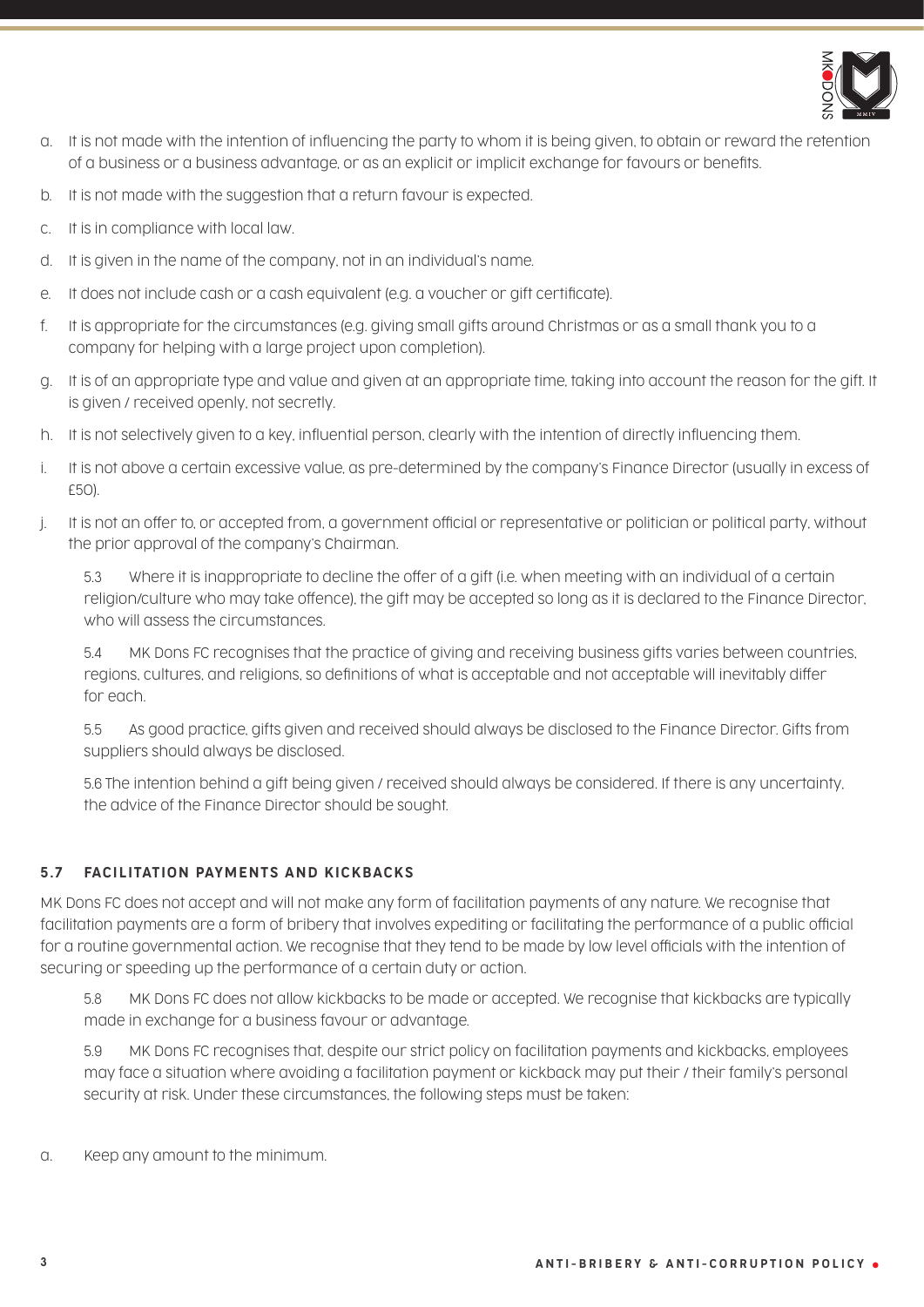

- b. Ask for a receipt, detailing the amount and reason for the payment.
- c. Create a record concerning the payment.
- d. Report this incident to your line manager.

#### 5.10 POLITICAL CONTRIBUTIONS

MK Dons FC will not make donations, whether in cash, kind, or by any other means, to support any political parties or candidates. We recognise this may be perceived as an attempt to gain an improper business advantage.

#### 5.11 CHARITABLE CONTRIBUTIONS

MK Dons FC accepts (and indeed encourages) the act of donating to charities

– whether through services, knowledge, time, or direct financial contributions (cash or otherwise) – and agrees to disclose all charitable contributions it makes.

5.12 Employees must be careful to ensure that charitable contributions are not used to facilitate and conceal acts of bribery.

5.13 We will ensure that all charitable donations made are legal and ethical under local laws and practices, and that a donation is not offered/made without the approval of the Finance Director.

# 6 . EMPLOYEE RESPONSIBILITIES

6.1 As an employee of MK Dons FC, you must ensure that you read, understand, and comply with the information contained within this policy, and with any training or other anti-bribery and corruption information you are given.

6.2 All employees and those under our control are equally responsible for the prevention, detection, and reporting of bribery and other forms of corruption. They are required to avoid any activities that could lead to, or imply, a breach of this anti-bribery policy.

6.3 If you have reason to believe or suspect that an instance of bribery or corruption has occurred or will occur in the future that breaches this policy, you must notify the Finance Director.

6.4 If any employee breaches this policy, they will face disciplinary action and could face dismissal for gross mis conduct. MK Dons FC has the right to terminate a contractual relationship with an employee if they breach this anti-bribery policy.

# 7. WHAT HAPPENS IF I NEED TO RAISE A CONCERN?

- 7.1 This section of the policy covers 3 areas:
- a. How to raise a concern.
- b. What to do if you are a victim of bribery or corruption.
- c. Protection.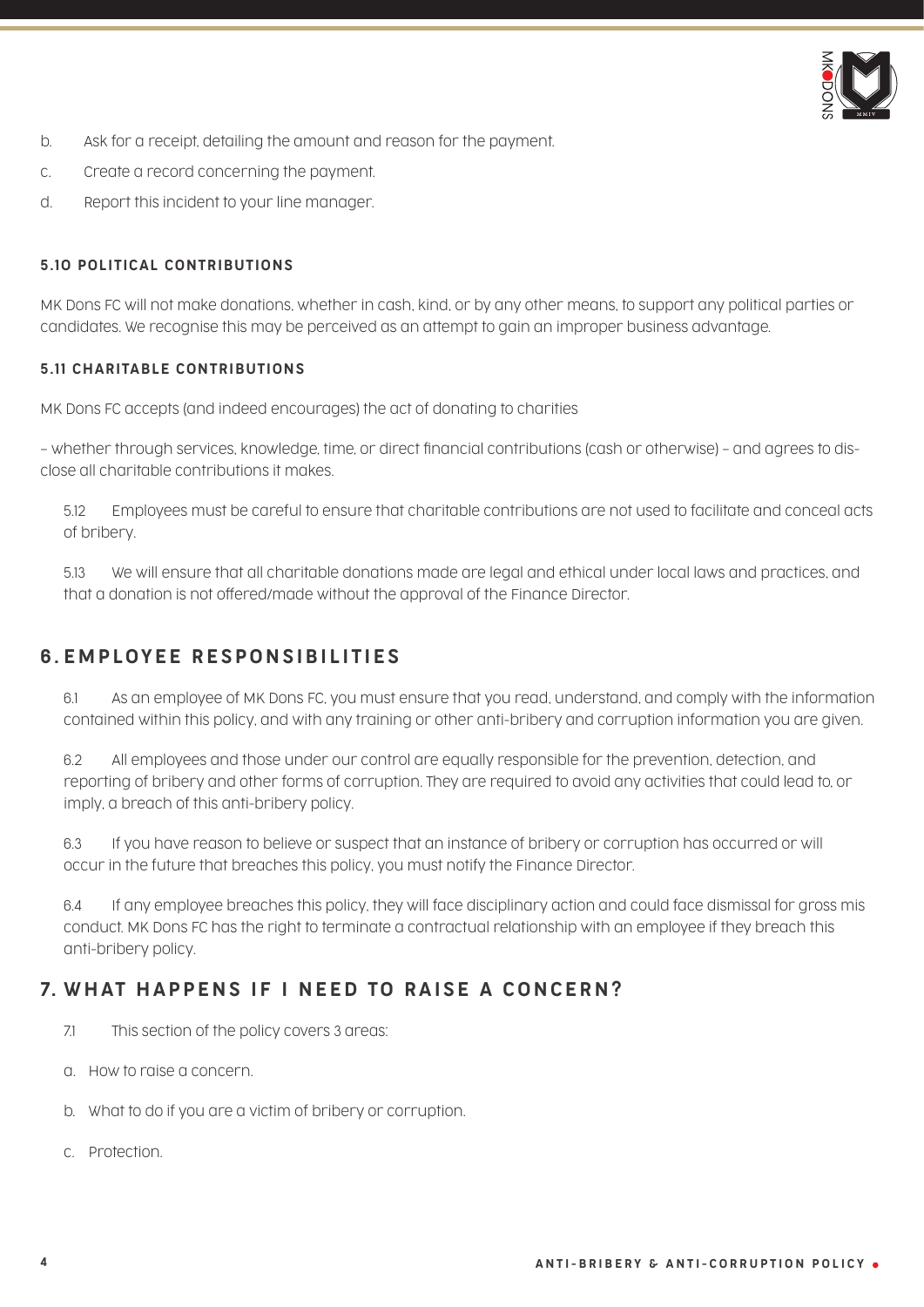

#### 7.2 HOW TO RAISE A CONCERN

If you suspect that there is an instance of bribery or corrupt activities occurring in relation to MK Dons FC, you are encouraged to raise your concerns at as early a stage as possible. If you're uncertain about whether a certain action or behaviour can be considered bribery or corruption, you should speak to your line manager, the Finance Director, or the Head of HR

#### 7.3 TRAINING

Training will be provided that will familiarise all employees with the organisation's whistleblowing procedures so employees can vocalise their concerns swiftly and confidentially.

#### 7.4 WHAT TO DO IF YOU ARE A VICITIM OF BRIBERY OR CORRUPTION

You must tell the Finance Director as soon as possible if you are offered a bribe by anyone, if you are asked to make one, if you suspect that you may be bribed or asked to make a bribe in the near future, or if you have reason to believe that you are a victim of another corrupt activity.

#### 7.5 Protection

If you refuse to accept or offer a bribe or you report a concern relating to potential act(s) of bribery or corruption, MK Dons FC understands that you may feel worried about potential repercussions. MK Dons FC will support anyone who raises concerns in good faith under this policy, even if investigation finds that they were mistaken.

7.6 MK Dons FC will ensure that no one suffers any detrimental treatment as a result of refusing to accept or offer a bribe or other corrupt activities or because they reported a concern relating to potential act(s) of bribery or corruption.

7.7 Detrimental treatment refers to dismissal, disciplinary action, threats, or unfavourable treatment in relation to the concern the individual raised.

7.8 If you have reason to believe you've been subjected to unjust treatment as a result of a concern or refusal to accept a bribe, you should inform your line manager or the Finance Director immediately.

# 8 . TRAINING AND COMMUNICATION

8.1 MK Dons FC will provide training on this policy as part of the induction process for all new employees. Employees will also receive regular, relevant training on how to adhere to this policy, and will be asked annually to formally accept that they will comply with this policy.

8.2 MK Dons FC's anti-bribery and corruption policy and zero-tolerance attitude will be clearly communicated to all suppliers, contractors, business partners, and any third-parties at the outset of business relations, and as appropriate thereafter.

8.3 MK Dons FC will provide relevant anti-bribery and corruption training to employees etc. where we feel their knowledge of how to comply with the Bribery Act needs to be enhanced. As good practice, all businesses should provide their employees with anti-bribery training where there is a potential risk of facing bribery or corruption during work activities.